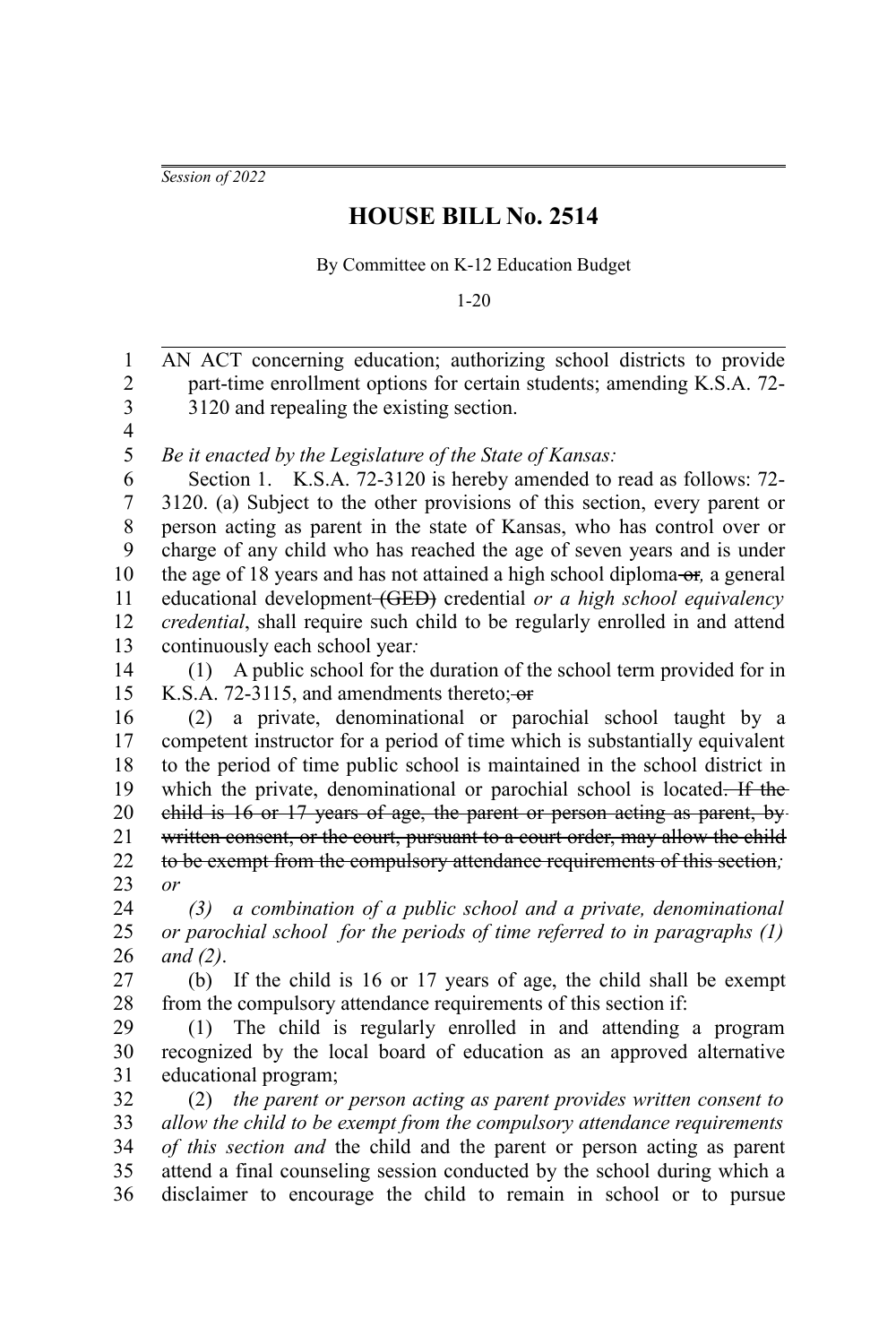educational alternatives is presented to and signed by the child and the parent or person acting as parent. The disclaimer shall include information regarding the academic skills that the child has not yet achieved, the difference in future earning power between a high school graduate and a high school drop out, and a listing of educational alternatives that are available for the child; or 1 2 3 4 5 6

(3) the child is regularly enrolled in a school as required by subsection (a) and is concurrently enrolled in a postsecondary educational institution, as defined by K.S.A. 74-3201b, and amendments thereto. The provisions of this clause (3) shall be applicable to children from and after July 1, 1997, and shall relate back to such date*; or* 7 8 9 10 11

*(4) the child is subject to a court order that allows or requires the child to be exempt from the compulsory attendance requirements*. 12 13

(c) Any child who is under the age of seven years, but who is enrolled in school, is *shall be* subject to the compulsory attendance requirements of this section. Any such child may be withdrawn from enrollment in school at any time by a parent or person acting as parent of the child and thereupon the child shall be exempt from the compulsory attendance requirements of this section until the child reaches the age of seven years or is re-enrolled in school. 14 15 16 17 18 19 20

(d) Any child who is determined to be an exceptional child, except for an exceptional child who is determined to be a gifted child, under the provisions of the special education for exceptional children act<del> is</del> shall be subject to the compulsory attendance requirements of such act and isexempt from the compulsory attendance requirements of this section. 21 22 23 24 25

(e) Any child who has been admitted to, and is attending, the Kansas academy of mathematics and science, as provided in K.S.A. 72-3903 et seq., and amendments thereto, is *shall be* exempt from the compulsory attendance requirements of this section. 26 27 28 29

(f) No child attending public school in this state shall be required to participate in any activity which is contrary to the religious teachings of the child if a written statement signed by one of the parents or a person acting as parent of the child is filed with the proper authorities of the school attended requesting that the child not be required to participate in such activities and stating the reason for the request. 30 31 32 33 34 35

(g) When a recognized church or religious denomination that objects to a regular public high school education provides, offers and teaches, either individually or in cooperation with another recognized church or religious denomination, a regularly supervised program of instruction,which *that* is approved by the state board of education, for children of compulsory school attendance age who have successfully completed the eighth grade, participation in such a program of instruction by any such children whose parents or persons acting as parents are members of the 36 37 38 39 40 41 42 43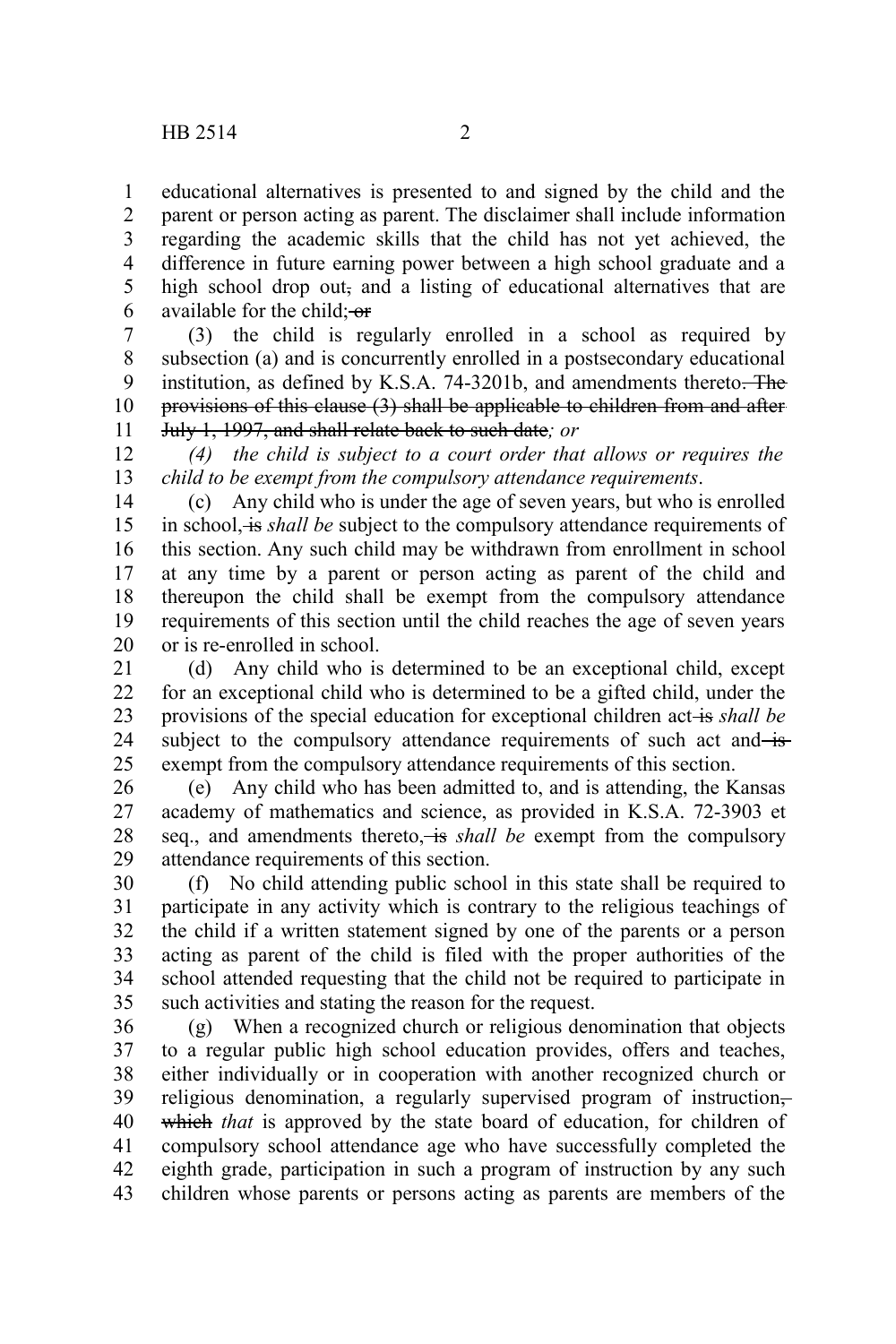sponsoring church or religious denomination shall be regarded as acceptable school attendance within the meaning of this act. Approval of such programs shall be granted by the state board of education, for twoyear periods, upon application from recognized churches and religious denominations, under the following conditions: 1 2 3 4 5

(1) Each participating child shall be engaged, during each day on which attendance is legally required in the public schools in the school district in which the child resides, in at least five hours of learning activities appropriate to the adult occupation that the child is likely to assume in later years; 6 7 8 9 10

(2) acceptable learning activities, for the purposes of this subsection, shall include parent (or person acting as parent) supervised projects *supervised by a parent or person acting as parent* in agriculture and homemaking, work-study programs in cooperation with local business and industry, and correspondence courses from schools accredited by the national home study council, recognized by the United States office of education as the competent accrediting agency for private home study schools; 11 12 13 14 15 16 17 18

(3) at least 15 hours per week of classroom work under the supervision of an instructor shall be provided, at which time students shall be required to file written reports of the learning activities they have pursued since the time of the last class meeting, indicating the length of time spent on each one, and the instructor shall examine and evaluate such reports, approve plans for further learning activities, and provide necessary assignments and instruction; 19 20 21 22 23 24 25

(4) regular attendance reports shall be filed as required by law, and students shall be reported as absent for each school day on which they have not completed the prescribed minimum of five hours of learning activities; 26 27 28 29

(5) the instructor shall keep complete records concerning instruction provided, assignments made, and work pursued by the students, and these records shall be filed on the first day of each month with the state board of education and the board of education of the school district in which the child resides; 30 31 32 33 34

(6) the instructor shall be capable of performing competently the functions entrusted thereto; and 35 36

(7) in applying for approval under this subsection a recognized church or religious denomination shall certify its objection to a regular public high school education and shall specify, in such detail as the state board of education may reasonably require, the program of instruction that it intends to provide and no such program shall be approved unless it fully complies with standards therefor which shall be specified by the state board of education. 37 38 39 40 41 42 43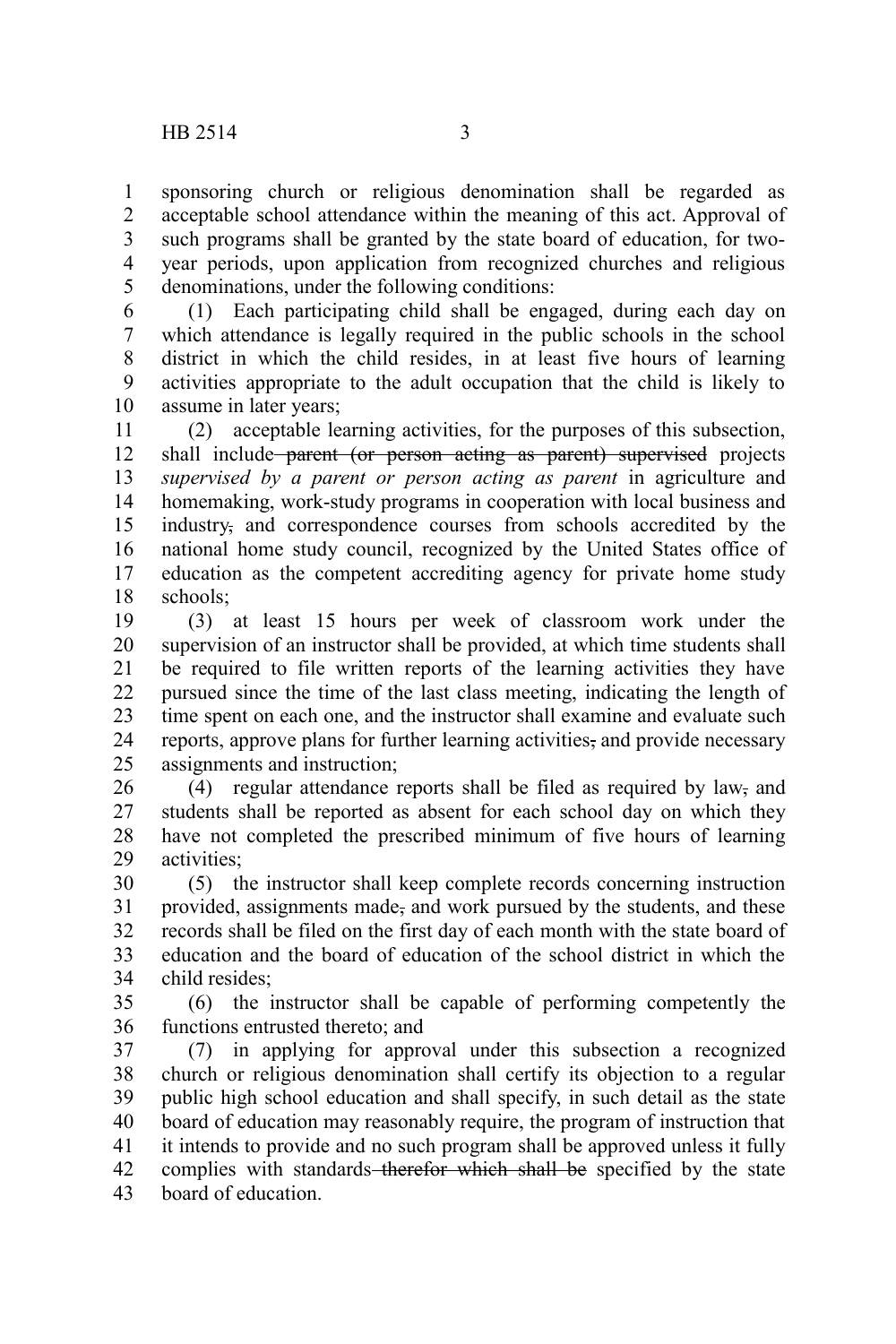If the sponsors of an instructional program approved under this subsection fail to comply at any time with the provisions of this subsection, the state board of education shall rescind, after a written warning has been served and a period of three weeks allowed for compliance, approval of the programs, even though the two-year approval period has not elapsed, and thereupon children attending such program shall be admitted to a high school of the school district. 1 2 3 4 5 6 7

(h) *(1) Each board of education of a school district shall allow any child to enroll part-time in the school district to allow the student to attend any courses, programs or services offered by the school district if the child:* 8 9 10 11

*(A) Is also enrolled in a nonaccredited private elementary or secondary school pursuant to K.S.A. 72-4345, and amendments thereto, or in any other private, denominational or parochial school pursuant to the provisions of subsection (a);* 12 13 14 15

16

*(B) requests to enroll part-time in the school district; and*

*(C) meets the age of eligibility requirements for school attendance pursuant to K.S.A. 72-3118, and amendments thereto.* 17 18

*(2) Each board of education of a school district shall adopt a policy regarding the part-time enrollment of students pursuant to this subsection and shall publish such policy on the school district's website. The board of education of a school district shall make a good faith attempt to accommodate scheduling requests of students enrolling in the school district pursuant to this subsection but shall not be required to make adjustments to accommodate every such request.* 19 20 21 22 23 24 25

26

*(i)* As used in this section:

(1) "Educational alternatives" means an alternative learning plan for the student that identifies educational programs that are located in the area where the student resides, and are designed to aid the student in obtaining a high school diploma, general educational development credential or other certification of completion, such as a career technical education industry certification. Such alternative learning plans may include extended learning opportunities such as independent study, private instruction, performing groups, internships, community service, apprenticeships and online coursework. 27 28 29 30 31 32 33 34 35

(2) "Parent" and "person acting as parent" have the meanings respectively ascribed thereto *mean the same as such terms are defined* in K.S.A. 72-3122, and amendments thereto. 36 37 38

(3) "Regularly enrolled" means enrolled in five or more hours of instruction each school day. For the purposes of subsection (b)(3), hours of instruction received at a postsecondary educational institution shall be counted. 39 40 41 42

Sec. 2. K.S.A. 72-3120 is hereby repealed. 43